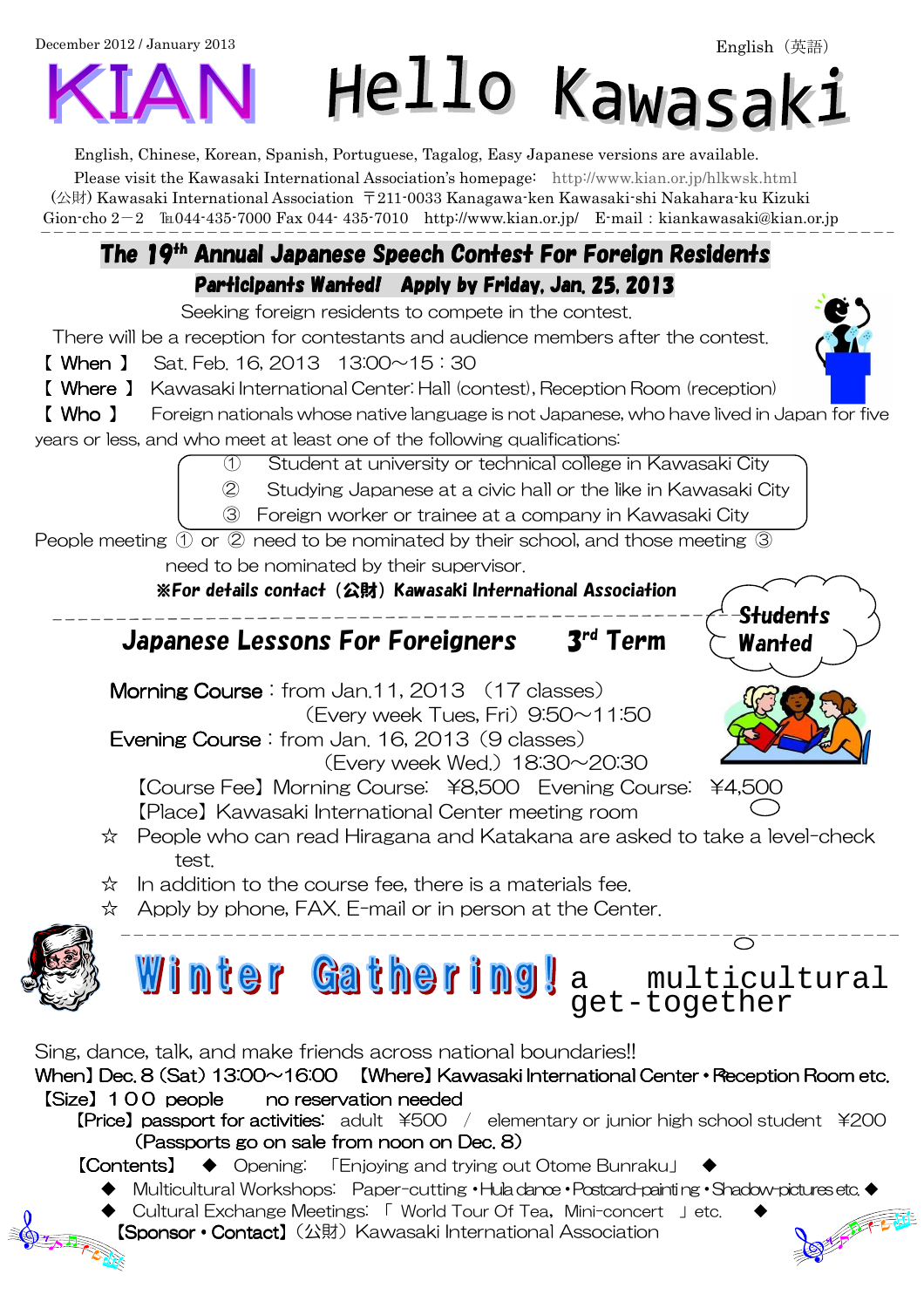# Holiday Emergency Clincs • Pediatric Emergency Centers

Over the holidays you can get initial evaluation and treatment for fever, etc. at FHoliday Emergency Clinics [.



[ Consultation days ] Sundays, holidays and  $12/30$  (Sun)  $-1/4$  (Fri) New Year's holidays

 $[$ Hours $]$  9:00 $\sim$ 11:30, 13:00 $\sim$ 16:00

### 【Phone Numbers for Holiday Emergency Clinics / Pediatric Emergency Centers】

★ Hours, etc. are subject to change, so call before you go.

| •Nambu Pediatric Emergency Center   | $044 - 233 - 5521$ | Sat, Sun, Holidays open 24 hours    |
|-------------------------------------|--------------------|-------------------------------------|
| (in Kawasaki Municipal Hospital)    |                    | Weekdays open $17:00 \sim 8:30$ the |
|                                     |                    | next morning                        |
| • Kawasaki Holiday Emergency Clinic | $044 - 211 - 6555$ |                                     |
| • Saiwai Holiday Emergency Clinic   | $044 - 555 - 0885$ |                                     |
| •Nakahara Holiday Emergency Clinic  | $044 - 722 - 7870$ |                                     |
| • Takatsu Holiday Emergency Clinic  | $044 - 811 - 9300$ |                                     |
| • Miyamae Holiday Emergency Clinic  | $044 - 853 - 2133$ |                                     |
| •Tama Holiday and Night Emergency   | $044 - 933 - 1120$ | Open $18:30 \sim 22:30$ (internal   |
| Clinic                              |                    | medicine)                           |
| •Hokubu Pediatric Emergency Center  |                    | $18:30 \sim 5:30$ (pediatrics)      |
| • Asao Holiday Emergency Clinic     | $044 - 966 - 2133$ |                                     |

 $\mathcal X$  Emergency Medical Information Center (24hrs, excludes dental emergencies and medical consultation) TEL 044-222-1919

#### Influenza  $\frac{\partial}{\partial t}$ RS-virus

|                                | Influenza                                                                                                                                                                                                                                                                                                                               | <b>Respiratory Syncytial Virus infection</b>                                                                                                                                                                                                                                                                                        |  |  |
|--------------------------------|-----------------------------------------------------------------------------------------------------------------------------------------------------------------------------------------------------------------------------------------------------------------------------------------------------------------------------------------|-------------------------------------------------------------------------------------------------------------------------------------------------------------------------------------------------------------------------------------------------------------------------------------------------------------------------------------|--|--|
| What kind of<br>illness is it? | infectious<br>acute<br>respiratory<br>An<br>disease caused by the influenza virus.                                                                                                                                                                                                                                                      | An infectious respiratory disease caused<br>by the respiratory syncytial virus (RSV)<br>which is extremely common in infants.                                                                                                                                                                                                       |  |  |
| <b>Symptoms</b>                | Runny nose, sneezing, cough, fever<br>above 38 degrees C, headache, other<br>whole-body symptoms can occur.                                                                                                                                                                                                                             | Nasal discharge, cough, fever can occur.<br>In some cases the coughing gets worse<br>and wheezing can occur.                                                                                                                                                                                                                        |  |  |
| Prevention                     | Influenza virus is present in droplets<br>expelled when an infected person<br>sneezes, coughs etc.<br>Wearing a gauze mask, washing hands<br>and gargling regularly are important<br>preventive measures. Vaccination is<br>considered effective<br>not only in<br>preventing the disease but also in<br>reducing severity of symptoms. | RSV is spread through contact with an<br>infected person's mucus, directly or when<br>expelled in droplets in a sneeze, cough etc.<br>So be careful when, for example, handling<br>objects that were in a patient's airway (i.e.<br>toys). Wash hands with soap and water<br>before preparing food, after blowing your<br>nose etc. |  |  |
| How long?                      | It is said that symptoms usually<br>begin 2-3 days after infection, but in<br>some cases it can lie dormant as long as<br>10 days. Patient can spread the<br>disease to others from a little before<br>symptoms appear to about 2 weeks<br>after infection.                                                                             | Lies dormant around $5$ days $(2-8$ days).<br>Even after symptoms end, for 1.3 weeks<br>the patient can spread the disease to<br>others. It is said that the symptom of<br>wheezing can recur again and again for a<br>long time.                                                                                                   |  |  |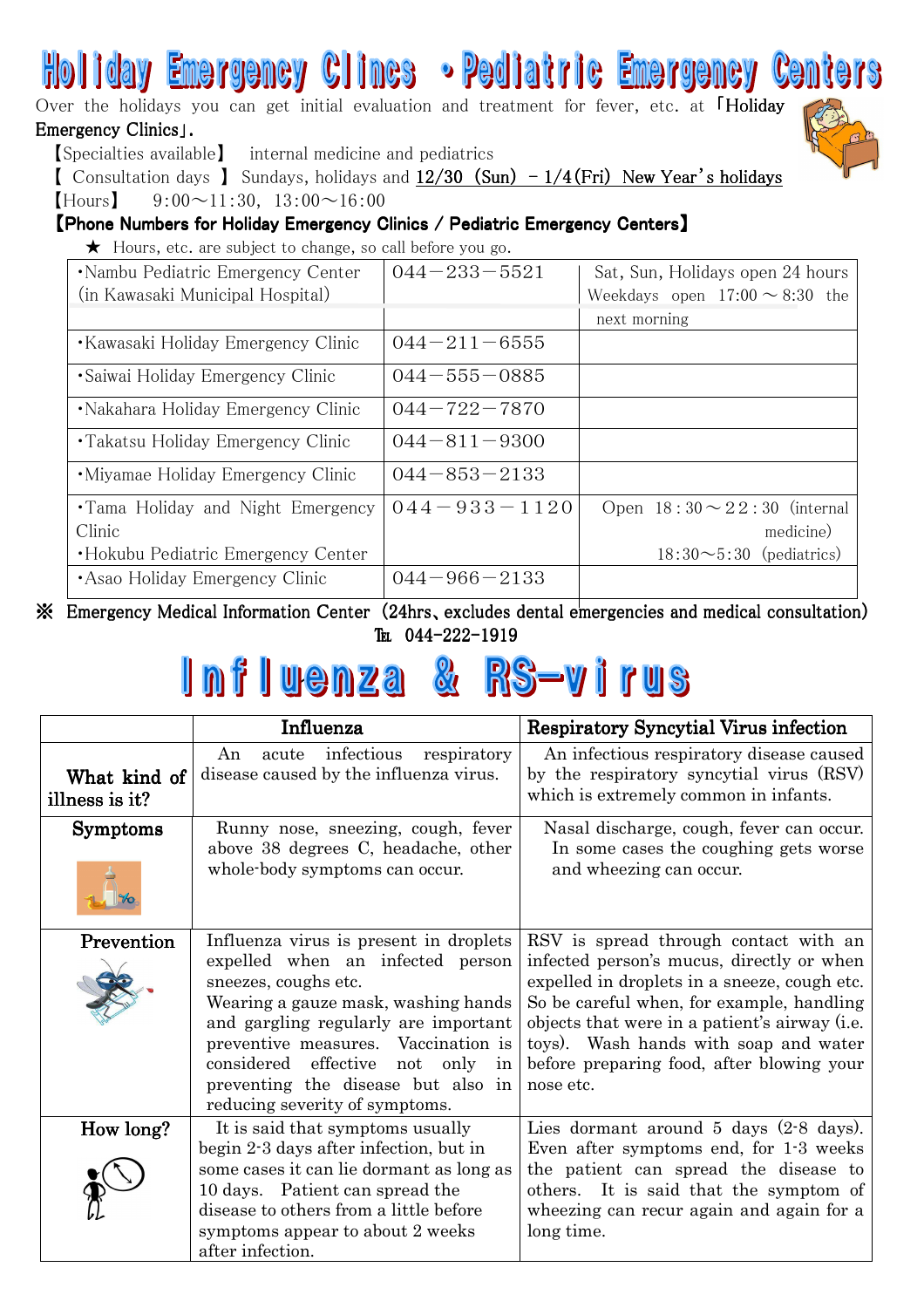

# Kawasaki Top 10 News

Voting is underway to determine the 10 items of Kawasaki-related news that left the biggest impression on us in 2012. They will be included in "Kawasaki Top 10 News", or *kawasaki-shi jūdai news.* Voters will be entered in a raffle of gifts connected to Kawasaki City, so don't forget to vote!

Voting continues until Tuesday, December  $18^{\text{th}}$ .

【How】 Fill out a ballot available at any ward office, branch office, civic hall, library etc. Vote where you got the ballot, or on the Kawasaki City website. 【Contact】 General Planning Bureau, Planning and Coordination Section:

Tel:044-200-2166 Fax:044-200-3798

# **FNOTICE OF HOLIDAY CLOSINGS OF CITY OFFICES AND FACLITIES I**



 $\overline{\phantom{a}}$ 

 $\overline{\phantom{a}}$ 

 $\circlearrowright$  City hall, ward offices etc. are basically open through Friday, December 28<sup>th</sup>.

They close for the holidays, and they then reopen on Friday, January 4<sup>th</sup>.

○ Applies to all facilities, even the Administrative Service Terminals located at Administrative Service Corners, ward offices, branch offices and the like.

 $\circ$  From 12/29 to 1/3 the guard post at ward offices will accept certain reports and notices related to the family register.

 $\circ$  The phone number at the Child Abuse Prevention Center will be staffed 24 hours a day throughout the holidays to take reports of child abuse, or give consultations concerning it.

Child Abuse Prevention Center: $0120 - 874 - 124$ 

 $\star$ You can get the phone # or other info about a city facility from the municipal information hotline Kawasaki Contact Center, known as "Thank You Call Kawasaki": TEL:044-200--3939 FAX:044-200-3900

## 「It's About End-Of-Year Garbage Collection…」 Please check the dates for your area – make sure you know the pickup days! ※Oversized trash pickup is by advance reservation. Oversized Trash Center:  $044-930-5300$ 【Hours】8am – 4:30pm • Apply on the Kawasaki City homepage  $\rightarrow$  24 hours a day, 365 days a year There is a pamphlet about how to separate and dispose of trash in Kawasaki City!! ○ Available at ward offices, Kawasaki International Center and so forth  $\bigcirc$  In Japanese with *furigana*, English, Chinese, Korean, Tagalog, Portuguese, and Spanish.